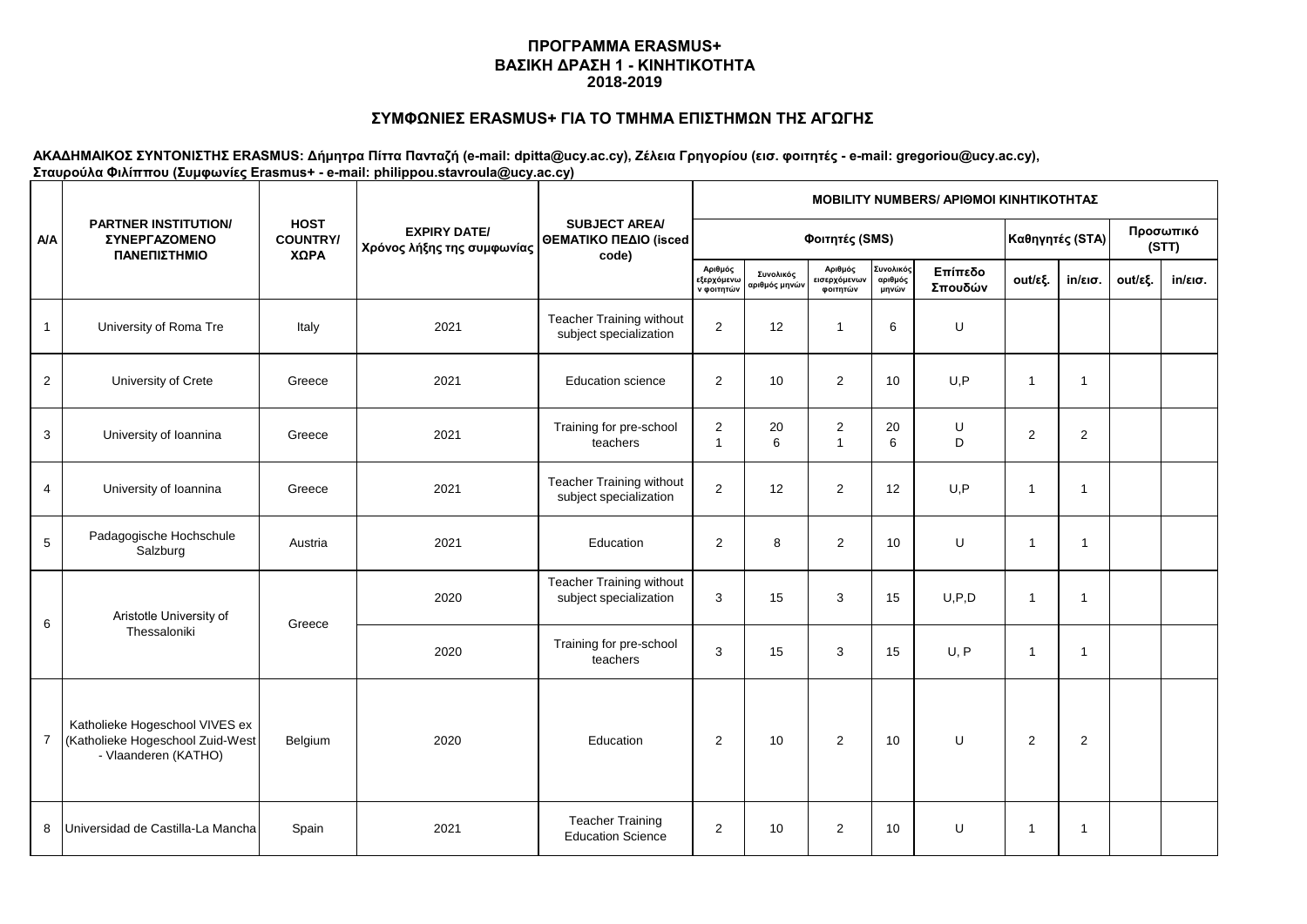# **ΣΥΜΦΩΝΙΕΣ ERASMUS+ ΓΙΑ ΤΟ ΤΜΗΜΑ ΕΠΙΣΤΗΜΩΝ ΤΗΣ ΑΓΩΓΗΣ**

|            | <b>PARTNER INSTITUTION/</b><br><b>ΣΥΝΕΡΓΑΖΟΜΕΝΟ</b><br>ΠΑΝΕΠΙΣΤΗΜΙΟ   |                                        |                                                   | <b>SUBJECT AREA/</b><br>ΘΕΜΑΤΙΚΟ ΠΕΔΙΟ (isced<br>code)            | MOBILITY NUMBERS/ APIOMOI ΚΙΝΗΤΙΚΟΤΗΤΑΣ            |                                          |                                                   |                               |                    |                              |                   |         |                   |  |  |
|------------|-----------------------------------------------------------------------|----------------------------------------|---------------------------------------------------|-------------------------------------------------------------------|----------------------------------------------------|------------------------------------------|---------------------------------------------------|-------------------------------|--------------------|------------------------------|-------------------|---------|-------------------|--|--|
| <b>A/A</b> |                                                                       | <b>HOST</b><br><b>COUNTRY/</b><br>ΧΩΡΑ | <b>EXPIRY DATE/</b><br>Χρόνος λήξης της συμφωνίας |                                                                   |                                                    | Φοιτητές (SMS)                           | Καθηγητές (STA)                                   |                               | Προσωπικό<br>(STT) |                              |                   |         |                   |  |  |
|            |                                                                       |                                        |                                                   |                                                                   | Αριθμός<br>εξερχόμ <mark>εν</mark> ω<br>ν φοιτητών | Συνολικός<br>αριθμός μην <mark>ών</mark> | Αριθμός<br>εισερχόμεν <mark>ων</mark><br>φοιτητών | Συνολικός<br>αριθμός<br>μηνών | Επίπεδο<br>Σπουδών | out/εξ.                      | $in/\epsilon$ ισ. | out/εξ. | $in/\epsilon$ ισ. |  |  |
| 9          | National and Kapodistrian<br>University of Athens                     | Greece                                 | 2021                                              | Education /<br>Teacher Training without<br>subject specialization | 6                                                  | 36                                       | 6                                                 | 36                            | U, P<br>U, P, D    | $\mathbf{1}$                 | $\mathbf 1$       |         |                   |  |  |
| 10         | University of Granada<br>(Ceuta)                                      | Spain                                  | 2021                                              | <b>Primary Education</b><br>Pre-Primary Education                 | 2<br>2                                             | 20<br>20                                 | $\overline{2}$<br>$\overline{2}$                  | 20<br>20                      | U<br>$\cup$        | $\mathbf{1}$<br>$\mathbf{1}$ | 1<br>$\mathbf{1}$ |         |                   |  |  |
| 11         | University of Patras                                                  | Greece                                 | 2020                                              | Teacher Training without<br>subject specialization                | $\overline{2}$                                     | 12                                       | 2                                                 | 12                            | U, P, D            | $\mathbf{1}$                 | $\mathbf 1$       |         |                   |  |  |
| 12         | University of Tampere                                                 | Finland                                | 2021                                              | Teacher Training and<br><b>Education Science</b>                  | $\overline{4}$                                     | 36                                       | $\overline{4}$                                    | 36                            | U                  | $\mathbf{1}$                 | $\mathbf 1$       |         |                   |  |  |
| 13         | Universite Paris Diderot - Paris 7                                    | France                                 | 2021                                              | Teacher Training with<br>subject specialization<br>(Mathematics)  | $\overline{1}$                                     | 6                                        | $\mathbf 1$                                       | 6                             | D                  | $\mathbf{1}$                 | -1                |         |                   |  |  |
| 14         | University of Latvia                                                  | Latvia                                 | 2021                                              | Education                                                         | 2                                                  | 20                                       | $\overline{2}$                                    | 20                            | U                  | $\mathbf{1}$                 | $\overline{1}$    |         |                   |  |  |
| 15         | Univestiy of Eastern Finland                                          | Finland                                | 2021                                              | Teacher Training and<br><b>Education Science</b>                  | $\overline{4}$                                     | 40                                       | $\overline{4}$                                    | 40                            | U                  | $\mathbf{1}$                 | $\overline{1}$    |         |                   |  |  |
| 16         | Riga Teacher Training and<br><b>Educational Management</b><br>Academy | Latvia                                 | 2021                                              | Education                                                         | 2                                                  | 10                                       | 2                                                 | 10                            | U.P                | $\mathbf{1}$                 | $\overline{1}$    |         |                   |  |  |
| 17         | Universidad Rey Juan Carlos                                           | Spain                                  | 2021                                              | Teacher Training and<br><b>Education Science</b>                  | 2 or 4                                             | 18 or 20                                 | 2 or 4                                            | 18 or<br>20                   | U                  |                              |                   |         |                   |  |  |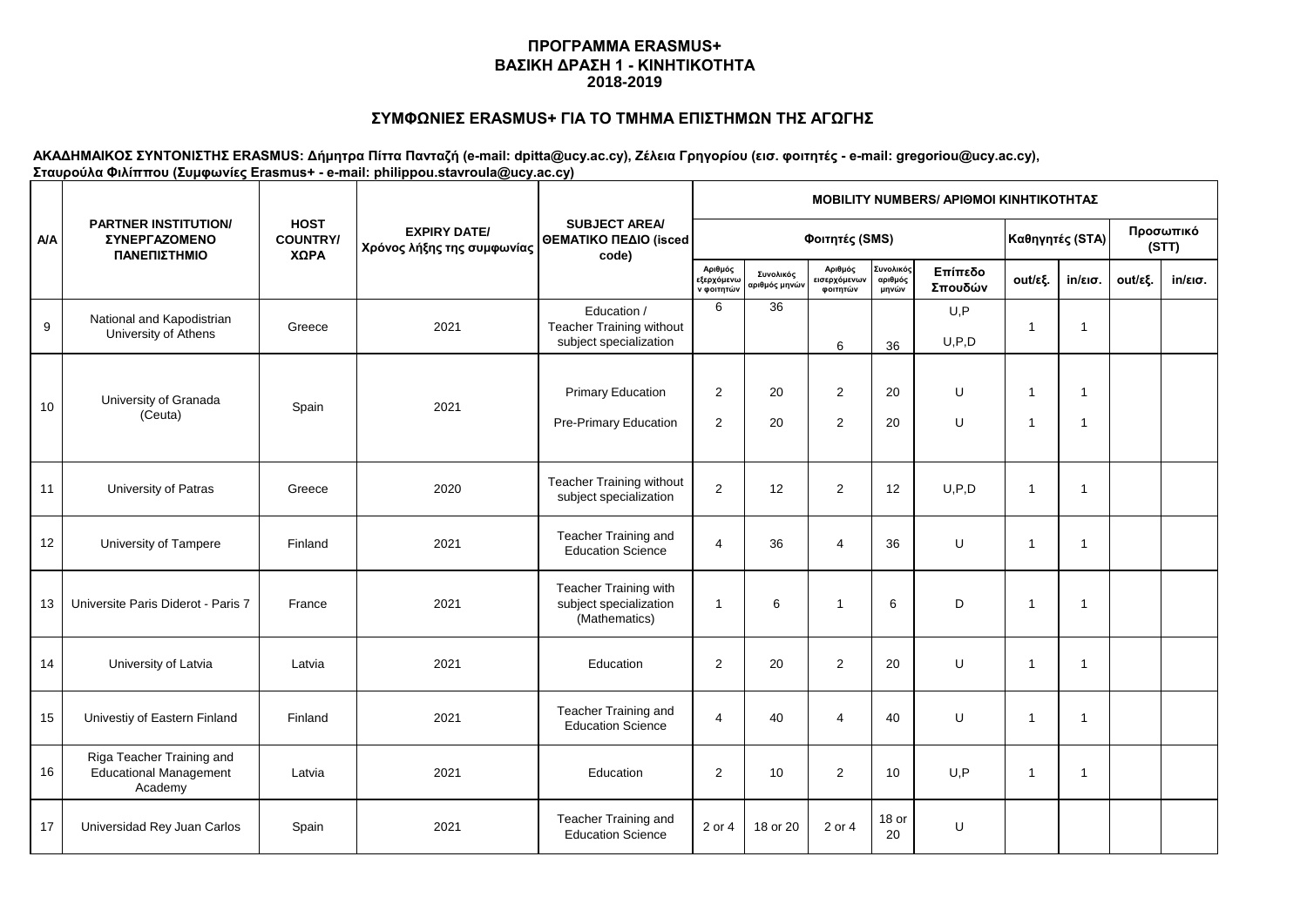# **ΣΥΜΦΩΝΙΕΣ ERASMUS+ ΓΙΑ ΤΟ ΤΜΗΜΑ ΕΠΙΣΤΗΜΩΝ ΤΗΣ ΑΓΩΓΗΣ**

|            | <b>PARTNER INSTITUTION/</b><br><b>ΣΥΝΕΡΓΑΖΟΜΕΝΟ</b><br>ΠΑΝΕΠΙΣΤΗΜΙΟ                 |                                        |                                                   | <b>SUBJECT AREA/</b><br>ΘΕΜΑΤΙΚΟ ΠΕΔΙΟ (isced<br>code)                    | MOBILITY NUMBERS/ APIOMOI ΚΙΝΗΤΙΚΟΤΗΤΑΣ    |                                          |                     |                               |                    |              |                   |         |                    |  |  |
|------------|-------------------------------------------------------------------------------------|----------------------------------------|---------------------------------------------------|---------------------------------------------------------------------------|--------------------------------------------|------------------------------------------|---------------------|-------------------------------|--------------------|--------------|-------------------|---------|--------------------|--|--|
| <b>A/A</b> |                                                                                     | <b>HOST</b><br><b>COUNTRY/</b><br>ΧΩΡΑ | <b>EXPIRY DATE/</b><br>Χρόνος λήξης της συμφωνίας |                                                                           | Φοιτητές (SMS)                             |                                          |                     |                               |                    |              | Καθηγητές (STA)   |         | Προσωπικό<br>(STT) |  |  |
|            |                                                                                     |                                        |                                                   |                                                                           | Αριθμός<br><b>εξερχόμενω</b><br>ν φοιτητών | Συνολικός<br>αριθμός μην <mark>ών</mark> | Αριθμός<br>φοιτητών | Συνολικός<br>αριθμός<br>μηνών | Επίπεδο<br>Σπουδών | out/εξ.      | $in/\epsilon$ ισ. | out/εξ. | $in/\epsilon$ ισ.  |  |  |
| 18         | Instituto de Estudos Superiores de<br>Fafe (Escola Superior de<br>Educacao de Fafe) | Portugal                               | 2021                                              | Education                                                                 | $\mathbf{2}$                               | 20                                       | 2                   | 20                            | U, P               | $\mathbf{1}$ | $\overline{1}$    |         |                    |  |  |
| 19         | Universitat Wien                                                                    | Austria                                | 2021                                              | Education                                                                 | 3                                          | 30                                       | 3                   | 30                            | U, P               |              |                   |         |                    |  |  |
| 20         | Universidad de Valladolid                                                           | Spain                                  | 2021                                              | Teacher Training and<br><b>Education Science</b>                          | 2                                          | 10                                       | 2                   | 10                            | U                  | $\mathbf{1}$ | -1                |         |                    |  |  |
| 21         | University of Thessaly                                                              | Greece                                 | 2020                                              | Pre-School Education                                                      | $\overline{2}$                             | 10                                       | 2                   | 10                            | U, P, D            | $\mathbf{1}$ | -1                |         |                    |  |  |
| 22         | University of Thessaly                                                              | Greece                                 | 2020                                              | Teacher training and<br><b>Education science</b><br>(primary)             | $\overline{4}$                             | 20                                       | $\overline{4}$      | 20                            | U, P, D            | $\mathbf{1}$ | $\overline{1}$    |         |                    |  |  |
| 23         | PH WIEN                                                                             | Austria                                | 2021                                              | Education                                                                 | $\mathbf{2}$                               | 10                                       | 2                   | 10                            | U, P               | $\mathbf{1}$ | $\overline{1}$    |         |                    |  |  |
| 24         | Universita Degli Studi di modena E<br>Reggio Emilia                                 | Italy                                  | 2021                                              | Education                                                                 | 2                                          | 12                                       | 2                   | 12                            | U, P, D            | $\mathbf{1}$ | $\overline{1}$    |         |                    |  |  |
| 25         | University of Patras                                                                | Greece                                 | 2020                                              | Training for pre-school<br>teachers                                       | 6                                          | 24                                       | 6                   | 24                            | U, P, D            | 4            | 4                 |         |                    |  |  |
| 26         | Democritus University of Thrace                                                     | Greece                                 | 2020                                              | Teacher Training without<br>subject specialization<br>(Primary Education) | 2                                          | 18                                       | 2                   | 18                            | U                  | $\mathbf{1}$ | -1                |         |                    |  |  |
| 27         | Panepistimio Ditikis Makedonias                                                     | Greece                                 | 2021                                              | Teacher Training without<br>subject specialization                        | 5                                          | 25                                       | 5                   | 25                            | U, P               | $\mathbf{1}$ | -1                |         |                    |  |  |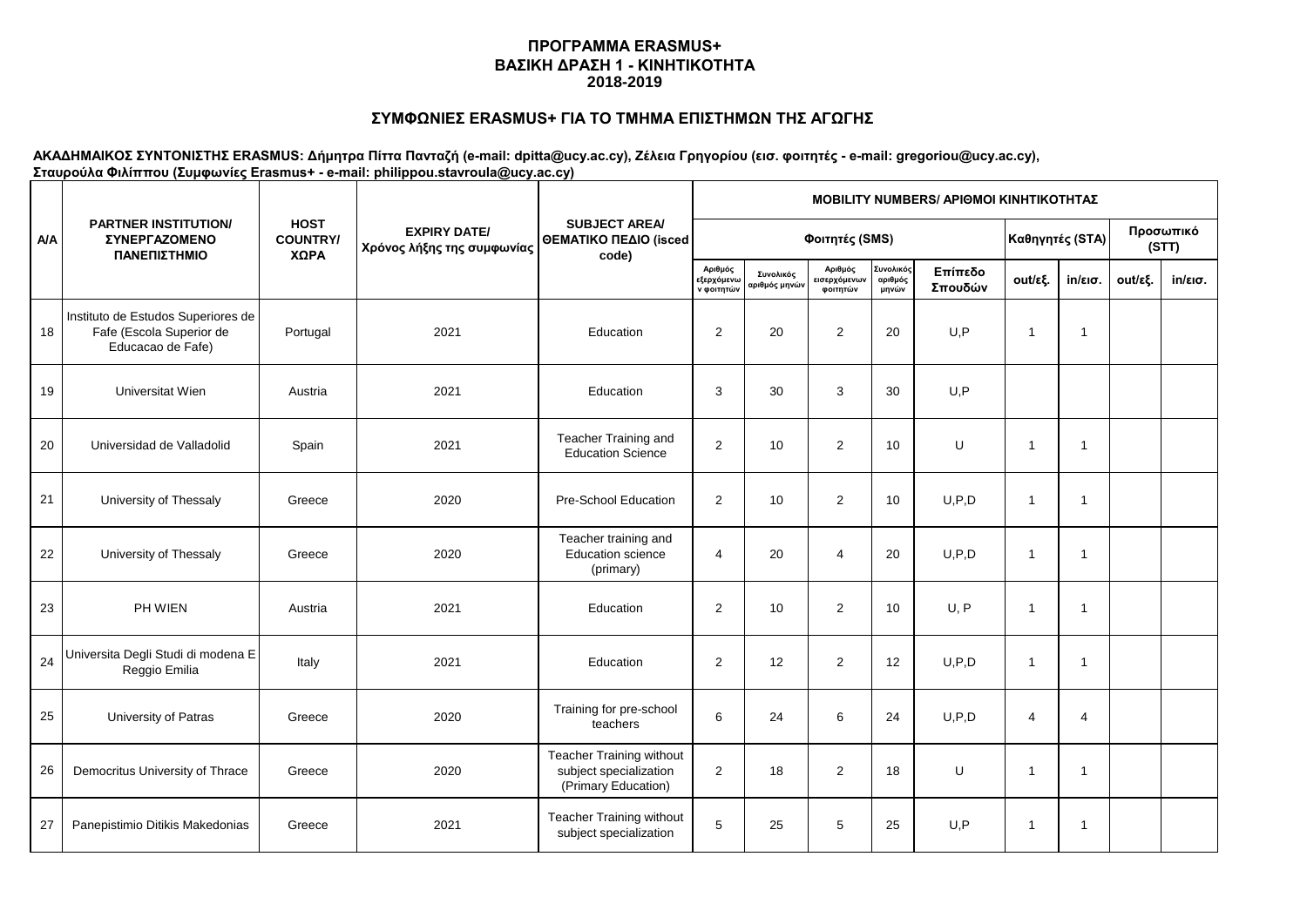# **ΣΥΜΦΩΝΙΕΣ ERASMUS+ ΓΙΑ ΤΟ ΤΜΗΜΑ ΕΠΙΣΤΗΜΩΝ ΤΗΣ ΑΓΩΓΗΣ**

|            | <b>PARTNER INSTITUTION/</b><br>ΣΥΝΕΡΓΑΖΟΜΕΝΟ<br>ΠΑΝΕΠΙΣΤΗΜΙΟ | <b>HOST</b><br><b>COUNTRY/</b><br>ΧΩΡΑ | <b>EXPIRY DATE/</b><br>Χρόνος λήξης της συμφωνίας | <b>SUBJECT AREA/</b><br>ΘΕΜΑΤΙΚΟ ΠΕΔΙΟ (isced<br>code) | <b>MOBILITY NUMBERS/ APIOMOI KINHTIKOTHTAZ</b> |                            |                                          |                               |                    |                |                         |         |                    |  |  |  |
|------------|--------------------------------------------------------------|----------------------------------------|---------------------------------------------------|--------------------------------------------------------|------------------------------------------------|----------------------------|------------------------------------------|-------------------------------|--------------------|----------------|-------------------------|---------|--------------------|--|--|--|
| <b>A/A</b> |                                                              |                                        |                                                   |                                                        | Φοιτητές (SMS)                                 |                            |                                          |                               |                    |                | Καθηγητές (STA)         |         | Προσωπικό<br>(STT) |  |  |  |
|            |                                                              |                                        |                                                   |                                                        | Αριθμός<br>εξερχόμενω<br>ν φοιτητών            | Συνολικός<br>αριθμός μηνών | Αριθμός<br>.<br>εισερχόμενων<br>φοιτητών | Συνολικός<br>αριθμός<br>μηνών | Επίπεδο<br>Σπουδών | out/εξ.        | $in/\epsilon$ ισ.       | out/εξ. | $in/\epsilon$ ισ.  |  |  |  |
| 28         | Alexander Technological<br><b>Educational Institute</b>      | Greece                                 | 2020                                              | Training for pre-school<br>teachers                    | $\overline{2}$                                 | 12                         | 2                                        | 12                            | U                  | 1              | $\overline{1}$          |         |                    |  |  |  |
| 29         | University of Western Macedonia                              | Greece                                 | 2021                                              | Training for pre-school<br>teachers                    | 3                                              | 15                         | 3                                        | 15                            | U                  | 1              | $\overline{1}$          |         |                    |  |  |  |
| 30         | Panepistimio Peloponissou                                    | Greece                                 | 2021                                              | Teacher Training without<br>subject specialization     | $\overline{2}$                                 | 18                         | 2                                        | 18                            | U, P               | 1              | $\overline{1}$          |         |                    |  |  |  |
| 31         | Padagogische Hochschule<br>Freiburg                          | Germany                                | 2021                                              | Teacher Training without<br>subject specialization     | $\overline{2}$                                 | 20                         | 2                                        | 20                            | U                  | $\overline{1}$ | $\overline{\mathbf{1}}$ |         |                    |  |  |  |
| 32         | Siaulai University                                           | Lithuania                              | 2020                                              | Teacher training<br><b>Education science</b>           | $\overline{2}$                                 | 10                         | 2                                        | 10                            | U                  | $\mathbf{1}$   | $\overline{1}$          |         |                    |  |  |  |
| 33         | University of Aegean                                         | Greece                                 | 2021                                              | Education, Teacher<br>training                         | 2                                              | 20                         | 2                                        | 20                            | U, P, D            | 1              | -1                      |         |                    |  |  |  |
| 34         | Nottingham Trent University                                  | <b>UK</b>                              | 2021                                              | Education                                              |                                                |                            |                                          |                               |                    | 1              | -1                      |         |                    |  |  |  |
| 35         | University of Crete                                          | Greece                                 | 2021                                              | Training for pre-school<br>teachers                    | $\mathbf{2}$                                   | 10                         | 2                                        | 10                            | U, P               | 1              | -1                      |         |                    |  |  |  |
| 36         | University of Granada(Centro de<br>Magisterio La Inmaculada) | Spain                                  | 2020                                              | <b>Teaching and Training</b>                           | $\overline{2}$                                 | 10                         | 2                                        | 10                            | U                  | 1              | -1                      |         |                    |  |  |  |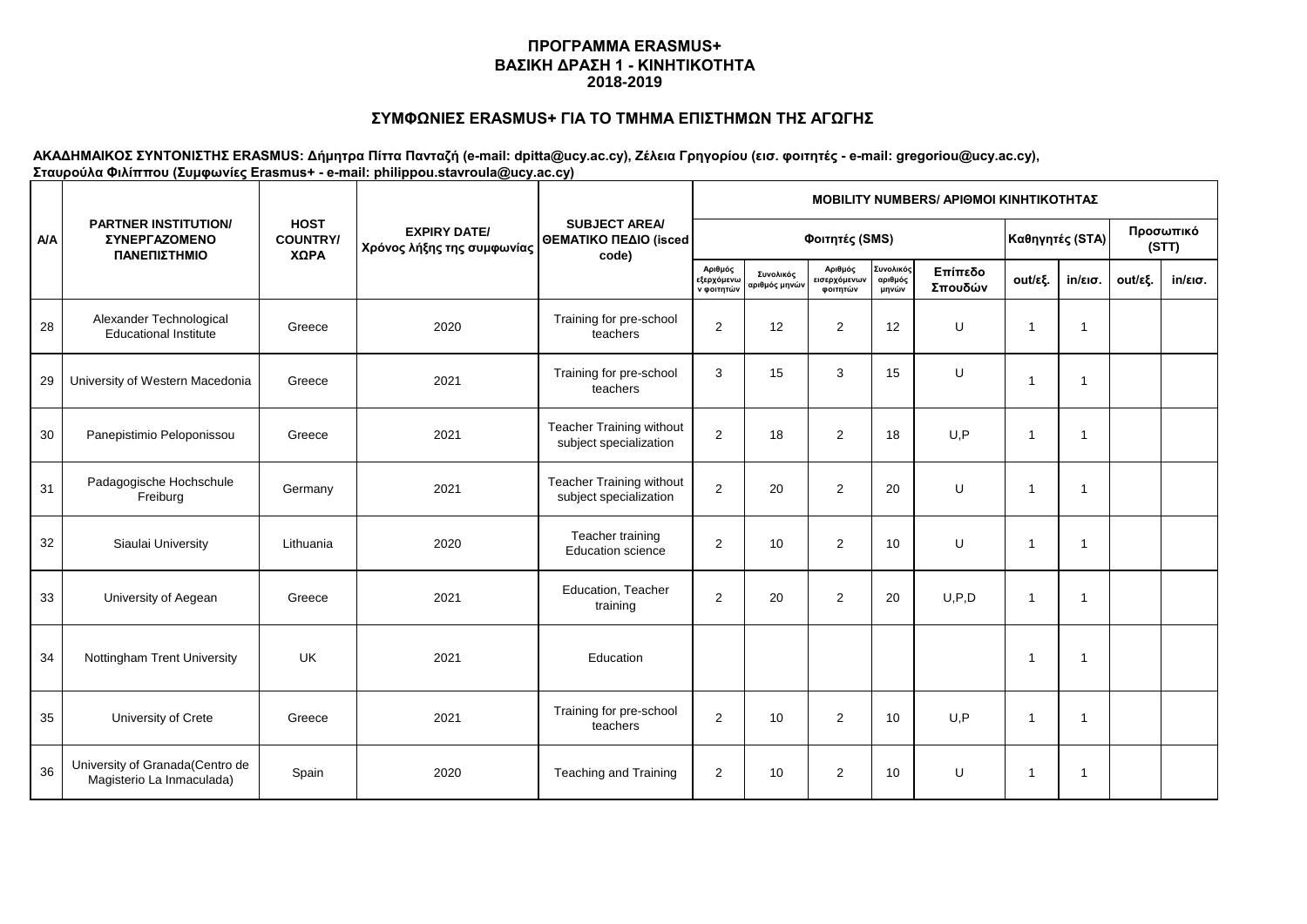# **ΣΥΜΦΩΝΙΕΣ ERASMUS+ ΓΙΑ ΤΟ ΤΜΗΜΑ ΕΠΙΣΤΗΜΩΝ ΤΗΣ ΑΓΩΓΗΣ**

| <b>A/A</b> | <b>PARTNER INSTITUTION/</b><br><b>ΣΥΝΕΡΓΑΖΟΜΕΝΟ</b><br>ΠΑΝΕΠΙΣΤΗΜΙΟ |                                        | <b>EXPIRY DATE/</b><br>Χρόνος λήξης της συμφωνίας | <b>SUBJECT AREA/</b><br>ΘΕΜΑΤΙΚΟ ΠΕΔΙΟ (isced<br>code)                                                                                                                                                                                        | MOBILITY NUMBERS/ ΑΡΙΘΜΟΙ ΚΙΝΗΤΙΚΟΤΗΤΑΣ |                            |                                     |                               |                    |                    |                   |         |                   |  |  |  |
|------------|---------------------------------------------------------------------|----------------------------------------|---------------------------------------------------|-----------------------------------------------------------------------------------------------------------------------------------------------------------------------------------------------------------------------------------------------|-----------------------------------------|----------------------------|-------------------------------------|-------------------------------|--------------------|--------------------|-------------------|---------|-------------------|--|--|--|
|            |                                                                     | <b>HOST</b><br><b>COUNTRY/</b><br>ΧΩΡΑ |                                                   |                                                                                                                                                                                                                                               |                                         | Φοιτητές (SMS)             | Καθηγητές (STA)                     |                               |                    | Προσωπικό<br>(STT) |                   |         |                   |  |  |  |
|            |                                                                     |                                        |                                                   |                                                                                                                                                                                                                                               | Αριθμός<br>εξερχόμενω<br>ν φοιτητών     | Συνολικός<br>αριθμός μηνών | Αριθμός<br>εισερχόμενων<br>φοιτητών | Συνολικός<br>αριθμός<br>μηνών | Επίπεδο<br>Σπουδών | out/εξ.            | $in/\epsilon$ ισ. | out/εξ. | $in/\epsilon$ ισ. |  |  |  |
| 37         | National and Kapodistrian<br>University of Athens                   | Greece                                 | 2020                                              | Teacher Training with<br>subject specialization<br>(mathematics)-<br><b>AGREEMENT VALID</b><br>ONLY FOR THE<br><b>EXCHANGE OF STAFF</b><br>AND STUDENTS AT THE<br><b>MASTER PROGRAMME</b><br>"Didactics and<br>Methodology of<br>Mathematics" | $\overline{2}$                          | 10                         | $\overline{2}$                      | 10                            | P                  | $\overline{1}$     | $\mathbf{1}$      |         |                   |  |  |  |
|            | 38   Angel Kanchev" University of Ruse                              | Bulgaria                               | 2021                                              | Education                                                                                                                                                                                                                                     |                                         |                            |                                     |                               |                    | $\mathbf{1}$       | $\mathbf{1}$      |         |                   |  |  |  |
| 39         | <b>Roskilde University</b>                                          | Denmark                                | 2021                                              | Education                                                                                                                                                                                                                                     |                                         |                            |                                     |                               |                    | 1                  | $\overline{1}$    |         |                   |  |  |  |
| 40         | UNIVERSIDAD AUTÓNOMA DE<br><b>MADRID</b>                            | Spain                                  | 2020                                              | Teacher Training without<br>subject specialization                                                                                                                                                                                            |                                         |                            |                                     |                               |                    | -1                 | $\mathbf{1}$      |         |                   |  |  |  |
| 41         | UPPSALA UNIVERSITY                                                  | Sweden                                 | 2020                                              | Education                                                                                                                                                                                                                                     | $\overline{2}$                          | 10                         | $\overline{2}$                      | 10                            | U                  | 1                  | $\mathbf{1}$      |         |                   |  |  |  |
| 42         | Universitat Wien                                                    | Austria                                | 2021                                              | <b>Education science</b>                                                                                                                                                                                                                      |                                         |                            |                                     |                               |                    | $\mathbf{1}$       | $\mathbf{1}$      |         |                   |  |  |  |
| 43         | University College of Teacher<br><b>Education Lower Austria</b>     | Austria                                | 2021                                              | Teacher Training without<br>subject specialization                                                                                                                                                                                            | $\overline{2}$                          | 10                         | 2                                   | 10                            | U, P               | 1                  | $\mathbf{1}$      |         |                   |  |  |  |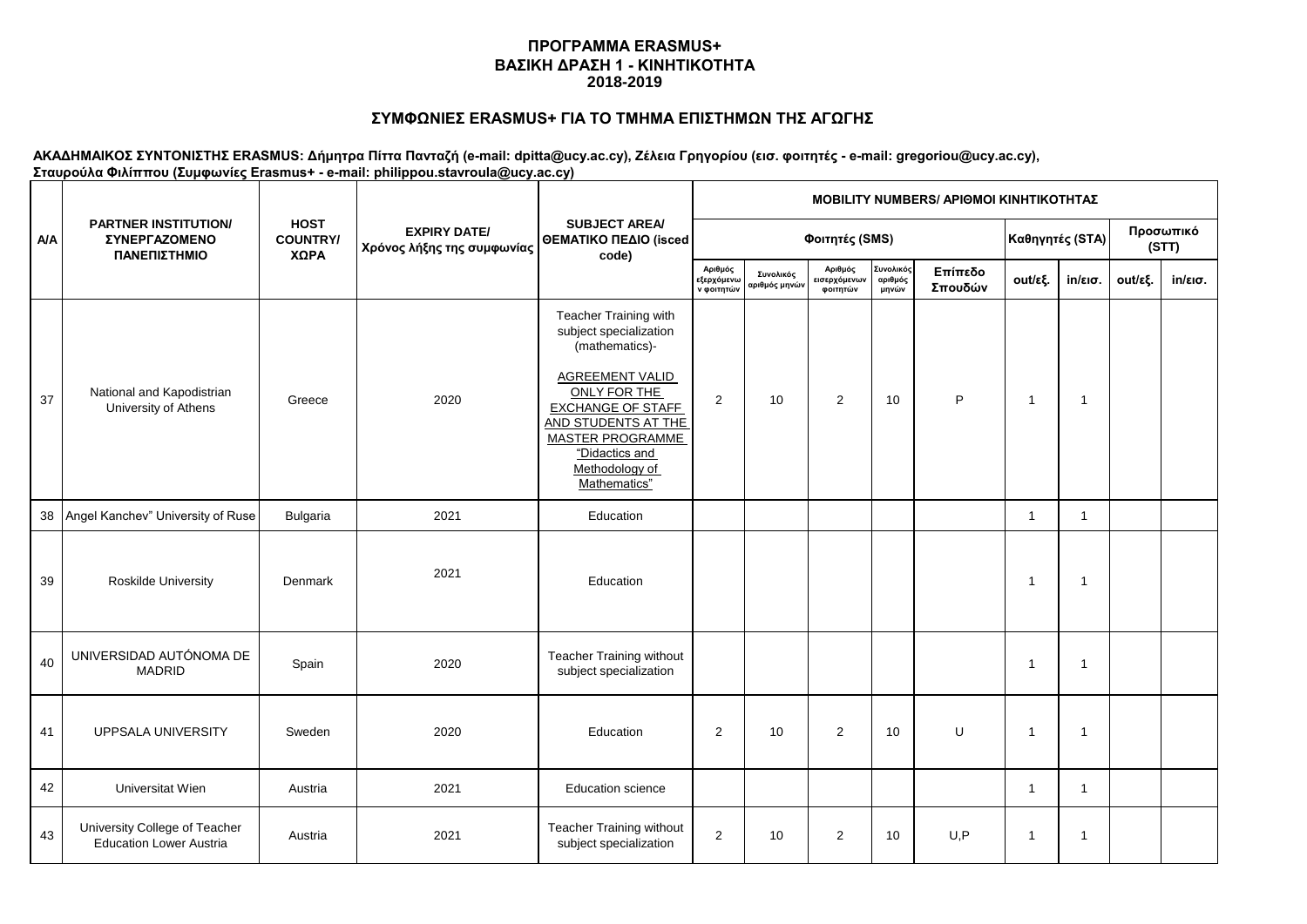# **ΣΥΜΦΩΝΙΕΣ ERASMUS+ ΓΙΑ ΤΟ ΤΜΗΜΑ ΕΠΙΣΤΗΜΩΝ ΤΗΣ ΑΓΩΓΗΣ**

|            | <b>PARTNER INSTITUTION/</b><br><b>ΣΥΝΕΡΓΑΖΟΜΕΝΟ</b><br>ΠΑΝΕΠΙΣΤΗΜΙΟ |                                        |                                                   | <b>SUBJECT AREA/</b><br>ΘΕΜΑΤΙΚΟ ΠΕΔΙΟ (isced<br>code)     | <b>MOBILITY NUMBERS/ APIOMOI KINHTIKOTHTAZ</b> |                            |                                                   |                               |                    |                |                    |         |                   |  |  |  |
|------------|---------------------------------------------------------------------|----------------------------------------|---------------------------------------------------|------------------------------------------------------------|------------------------------------------------|----------------------------|---------------------------------------------------|-------------------------------|--------------------|----------------|--------------------|---------|-------------------|--|--|--|
| <b>A/A</b> |                                                                     | <b>HOST</b><br><b>COUNTRY/</b><br>ΧΩΡΑ | <b>EXPIRY DATE/</b><br>Χρόνος λήξης της συμφωνίας |                                                            |                                                |                            | Φοιτητές (SMS)                                    | Καθηγητές (STA)               |                    |                | Προσωπικό<br>(STT) |         |                   |  |  |  |
|            |                                                                     |                                        |                                                   |                                                            | Αριθμός<br>εξερχόμενω<br>ν φοιτητών            | Συνολικός<br>ιριθμός μηνών | Αριθμός<br>:ισερχόμενω <mark>ν</mark><br>φοιτητών | Συνολικός<br>αριθμός<br>μηνών | Επίπεδο<br>Σπουδών | out/εξ.        | $in/\epsilon$ ισ.  | out/εξ. | $in/\epsilon$ ισ. |  |  |  |
| 44         | University of Tartu                                                 | Estonia                                | 2021                                              | Education                                                  | $\overline{2}$<br>$\overline{1}$               | 10<br>5                    | 2<br>$\overline{\mathbf{1}}$                      | 10<br>5                       | U<br>P             | $\overline{2}$ | $\overline{2}$     |         |                   |  |  |  |
| 45         | Aristotle University of Thessaloniki                                | Greece                                 | 2021                                              | Education                                                  | 2                                              | 12                         | $\overline{2}$                                    | 12                            | U, P, D            | $\mathbf{1}$   | -1                 |         |                   |  |  |  |
| 46         | University of Granada                                               | Spain                                  | 2021                                              | Teacher Training without<br>subject specialization         | 3                                              | 15                         | 3                                                 | 15                            | U                  |                | -1                 |         |                   |  |  |  |
| 47         | University of Bordeaux                                              | France                                 | 2020                                              | Education                                                  | $\overline{4}$                                 | 20                         | $\overline{4}$                                    | 20                            | U, P, D            | $\overline{2}$ | $\overline{2}$     |         |                   |  |  |  |
| 48         | Universita Degli Studi di Roma<br>Foro Italico                      | Italy                                  | 2020                                              | Teacher Training with<br>subject<br>specialization(sports) | 2<br>$\overline{1}$                            | 10<br>5                    | $\overline{2}$<br>$\mathbf{1}$                    | 10<br>5                       | U<br>p             |                | -1                 |         |                   |  |  |  |
| 49         | University of Zagreb                                                | Croatia                                | 2020                                              | Teacher Training with<br>subject specialization            | 2                                              | 10                         | $\overline{2}$                                    | 10                            | U                  |                | 1                  |         |                   |  |  |  |
| 50         | Pädagogische Hochschule<br>Ludwigsburg                              | Germany                                | 2020                                              | Teacher Training without<br>subject specialization         | $\overline{2}$                                 | 12                         | $\overline{2}$                                    | 12                            | U, P               | $\mathbf{1}$   | 1                  |         |                   |  |  |  |
| 51         | ASPETE (School of Pedagogical &                                     | Greece                                 | 2020                                              | <b>Teacher Training without</b><br>subject specialization  | 2                                              | 10                         | 2                                                 | 10                            | U                  | $\mathbf 1$    | -1                 |         |                   |  |  |  |
|            | <b>Technological Education)</b>                                     |                                        |                                                   | Teacher Training with<br>subject specialization            |                                                |                            |                                                   |                               |                    |                |                    |         |                   |  |  |  |
| 52         | University of Maribor                                               | Slovenia                               | 2020                                              | <b>Education Science</b>                                   | $\overline{2}$                                 | 10                         | $\overline{2}$                                    | 10                            | U, P               | 1              | 1                  |         |                   |  |  |  |
| 53         | Vilnius University of Applied<br>Sciences                           | Lithuania                              | 2020                                              | Education                                                  | $\overline{2}$                                 | 10                         | $\overline{2}$                                    | 10                            | U                  | $\overline{1}$ | -1                 |         |                   |  |  |  |
| 54         | Universitat Autonoma de<br>Barcelona                                | Spain                                  | 2021                                              | Education                                                  |                                                |                            |                                                   |                               |                    |                | -1                 |         |                   |  |  |  |